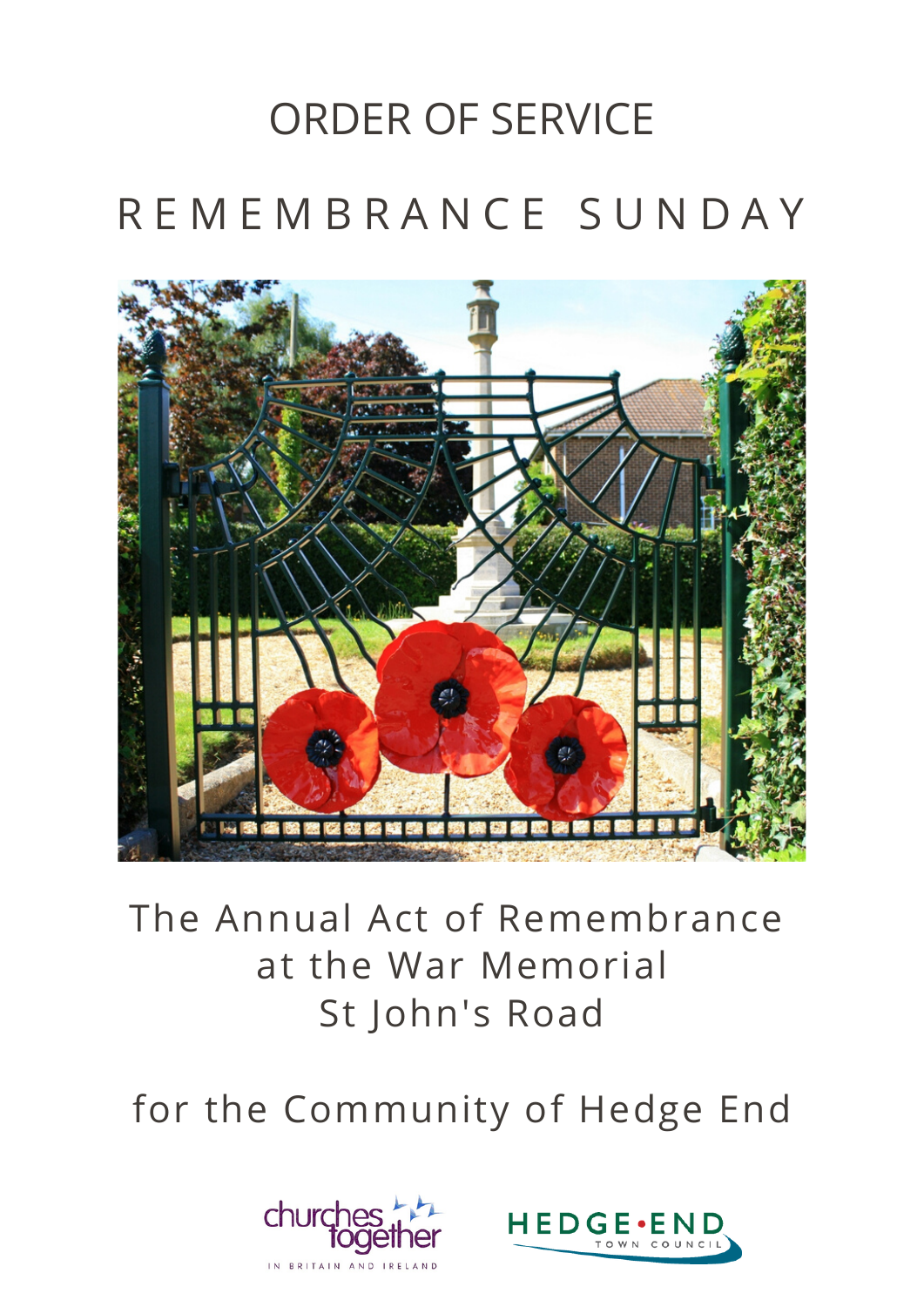#### **GATHERING ALL GATHER IN SILENCE**

#### **The presiding minister reads one or more of the following sentences:**

God is our refuge and strength; a very present help in trouble.

*Psalm 46.1*

I lift up my eyes to the hills – from whence will my help come? My help comes from the Lord, Who made heaven and earth. *Psalm 121.1-2*

This call to mind, and therefore I have hope: The steadfast love of the Lord never ceases, his mercies never come to an end; they are new every morning.

*Lamentations 3.21-23*

Those who wait for the Lord shall renew their strength, they shall mount up with wings like eagles, they shall run and not be weary

they shall walk and not faint.

*Isaiah 40.31*

What does the Lord require of you but to do justice, and to love kindness, and to walk humbly with your God?

**THE PRESIDING** *Micah 6.8*

**MINISTER CONTINUES** We meet in the presence of God.

We commit ourselves to work in penitence and faith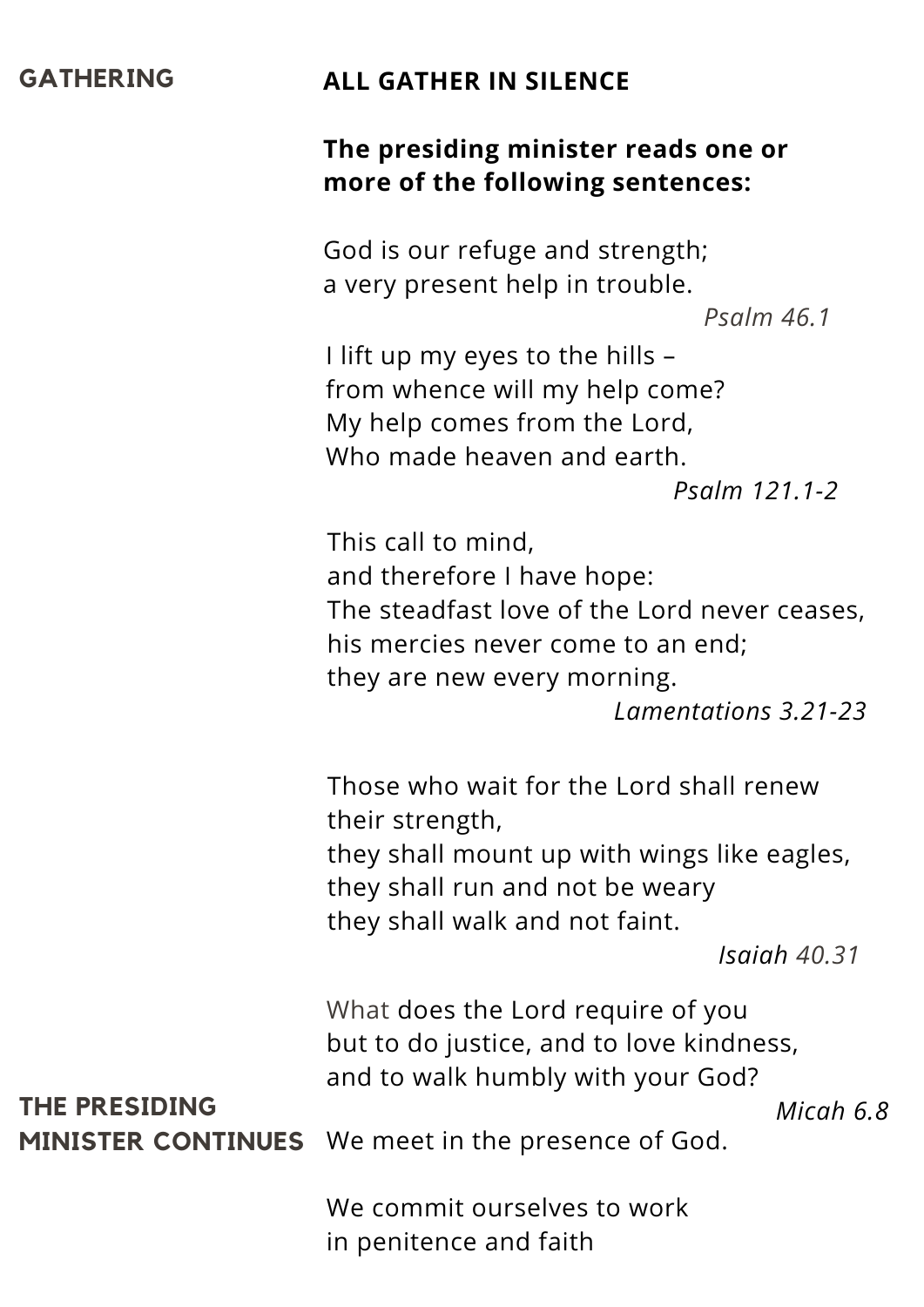for reconciliation between the nations, that all people may, together, live in freedom, justice and peace.

We pray for all who in bereavement, disability and pain continue to suffer the consequences of fighting and terror.

We remember with thanksgiving and sorrow those whose lives, in world wars and conflicts past and present, have been given and taken away.

### R E M E M B E R I N G

| <b>OLDER PERSON:</b> | They shall grow not old,<br>as we that are left grow old;<br>age shall not weary them,<br>nor the years condemn. |
|----------------------|------------------------------------------------------------------------------------------------------------------|
| YOUNGER PERSON:      | At the going down of the sun                                                                                     |

- and in the morning, we will remember them.
- **ALL AFFIRM: We will remember them.**

#### T W O M I N U T E S I L E N C E

#### **THE COMPLETION OF THE SILENCE IS SIGNALLED BY THE PLAYING OF THE REVEILLE**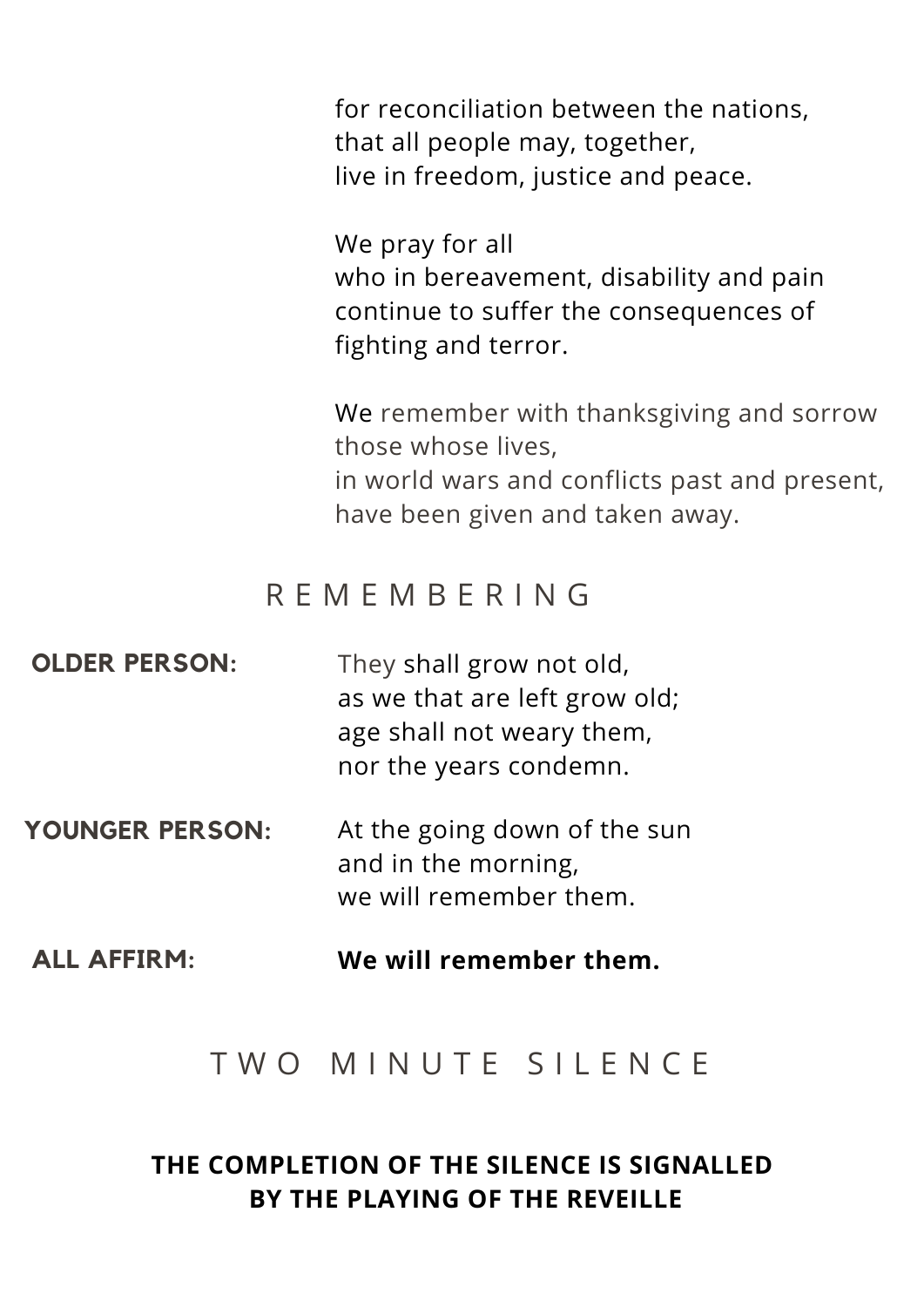**PRAYER:** Ever-living God we remember those whom you have gathered from the storm of war into the peace of your presence; may that same peace calm our fears, bring justice to all peoples and establish harmony among the nations, through Jesus Christ our Lord. **Amen.**

#### **A HYMN IS SUNG**

### LISTENING FOR THE WORD F R O M G O D

**THE READER SAYS:** Hear these words from the New Testament.

#### **EITHER ONE OR MORE OF THE FOLLOWING ARE READ**

Peace I leave with you; my peace I give to you. I do not give to you as the world gives. Do not let your hearts be troubled, and do not let them be afraid.

*John 14:27*

This is the message we have heard from him and proclaim to you, that God is light and in him there is no darkness at all. *1 John 1:5*

#### **OR THIS READING FROM THE GOSPEL OF MATTHEW 5:1-12**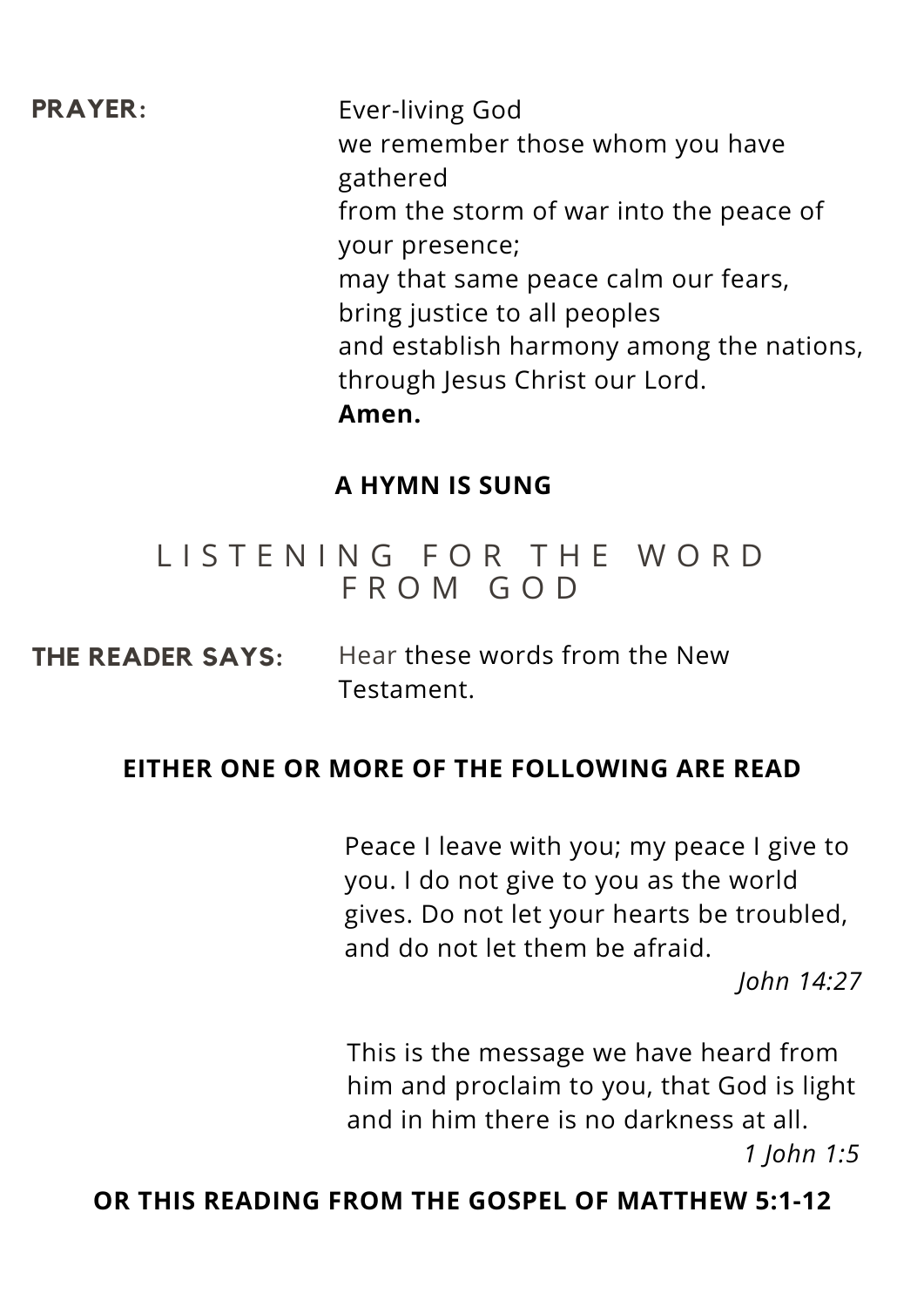### P R A Y I N G T O G E T H E R

**PRAYER IS LED:** Let us pray for all who suffer as a result of conflict, and ask that God may give us peace:

> for the service men and women who have died in the violence of war, each one remembered by and known to God;

#### May God give peace **God give peace**

for those who love them in death as in life, offering the distress of our grief and the sadness of our loss;

#### May God give peace **God give peace**

for all members of the armed forces who are in danger this day, remembering family, friends and all who pray for their safe return;

#### May God give peace **God give peace**

for civilian women, children and men whose lives are disfigured by war or terror, calling to mind in penitence the anger and hatreds of humanity;

May God give peace **God give peace**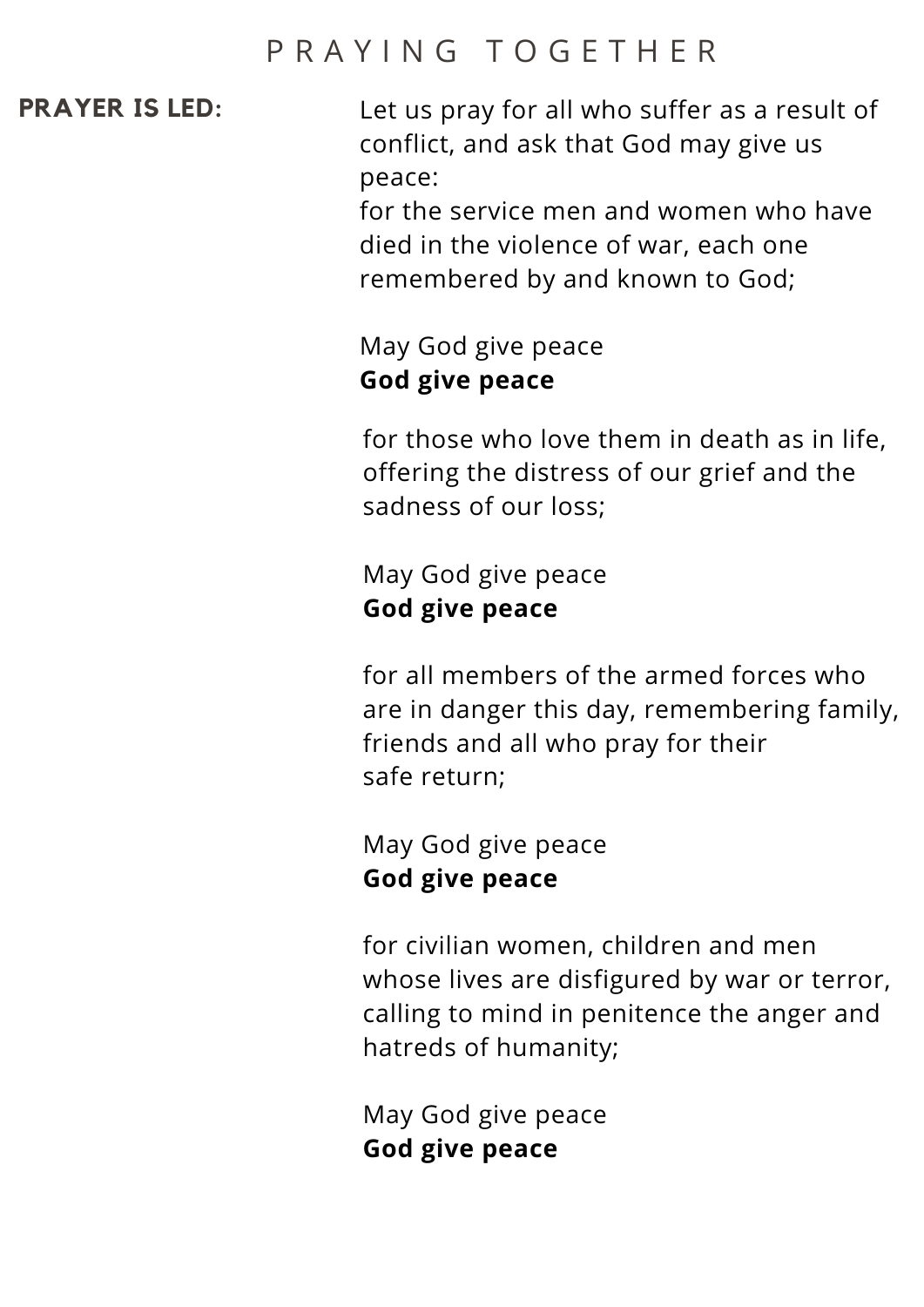### P R A Y I N G T O G E T H E R

for peace-makers and peace-keepers, who seek to keep this world secure and free;

May God give peace **God give peace**

for all who bear the burden and privilege of leadership, political, military and religious; asking for gifts of wisdom and resolve in the search for reconciliation and peace.

May God give peace **God give peace**

O God of truth and justice,

we hold before you those whose memory we cherish,

and those whose names we will never know.

Help us to lift our eyes above the torment of this broken world,

and grant us the grace to pray for those who wish us harm.

As we honour the past, may we put our faith in your future;

for you are the source of life and hope, now and for ever.

**Amen.**

#### **ALL JOIN TOGETHER IN THE LORD'S PRAYER:**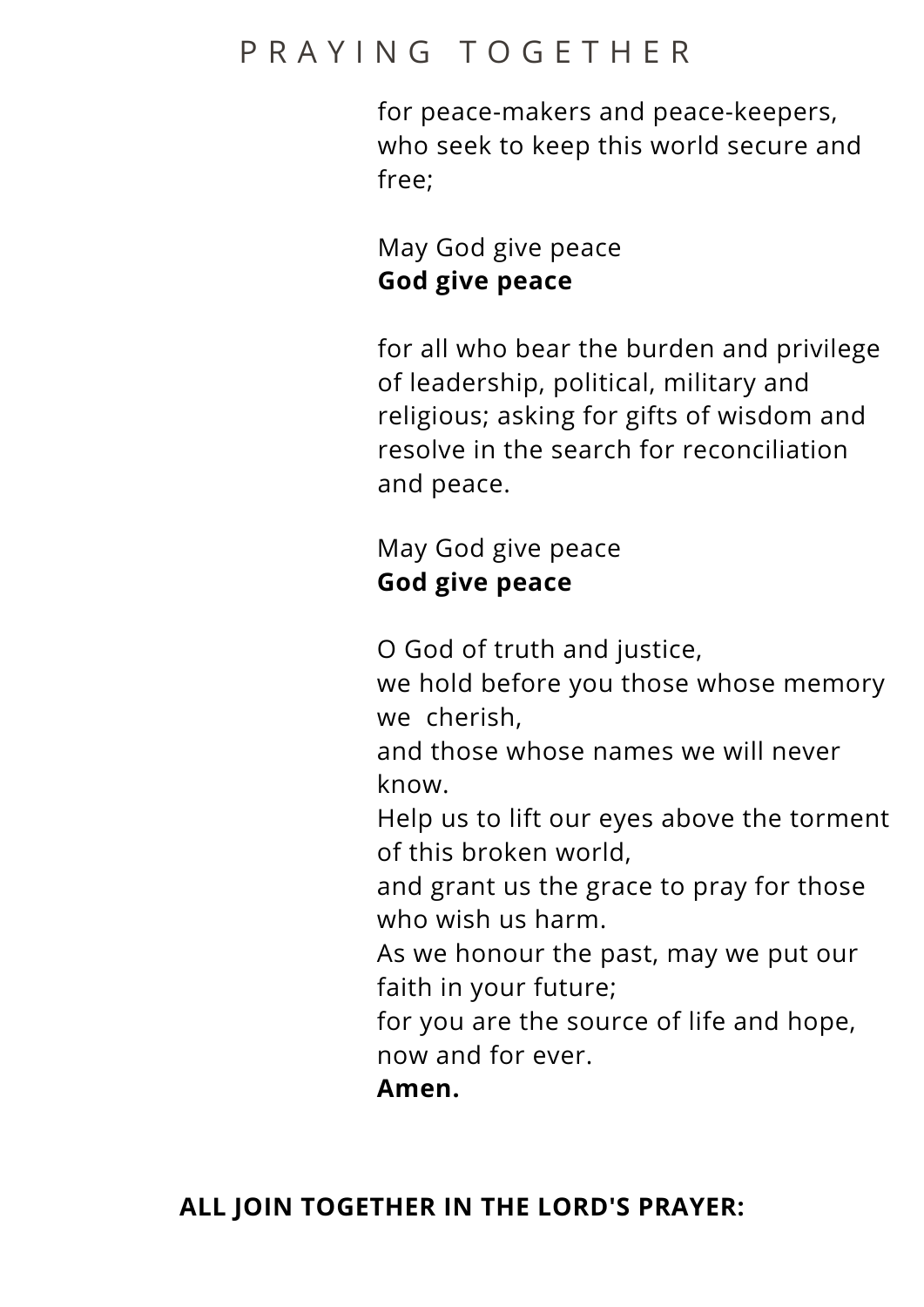#### P R A Y I N G T O G E T H E R

**LORD'S PRAYER** Our Father, who art in heaven, hallowed be thy name. Thy Kingdom come; thy will be done on earth as it is in heaven.

> Give us this day our daily bread and forgive us our trespasses as we forgive those who trespass against us.

And lead us not into temptation but deliver us from evil For thine is the kingdom, the power, and the glory for ever and ever. **Amen.**

#### R E S P O N D I N G IN HOPE AND COMMITMENT

#### **REPRESENTATIVE AND OTHER MEMBERS OF THE PUBLIC COME FORWARD TO LAY WREATHS, LIGHT CANDLES OR OFFER OTHER SYMBOLS OF REMEMBRANCE AND HOPE, SUCH AS SINGLE FLOWERS OR CROSSES.**

**THE KOHIMA EPITAPH:** When you go home

tell them of us and say, for your tomorrow we gave our today.

#### **A HYMN IS SUNG**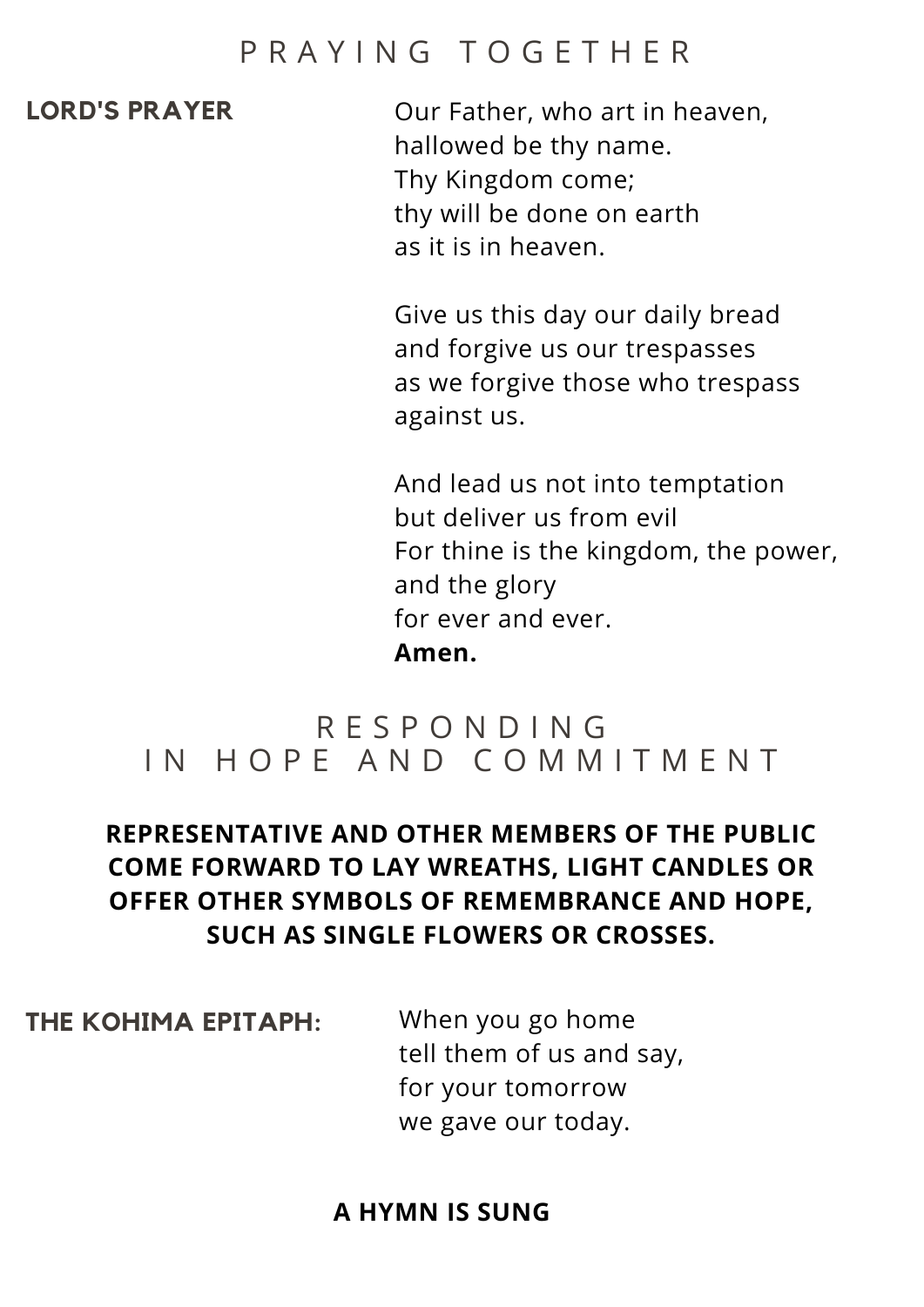#### THE ACT OF COMMITMENT

**COMMITMENT:** Let us commit ourselves to responsible living and faithful service.

> Will you strive for all that makes for peace? **We will**

Will you seek to heal the wounds of war? **We will**

Will you work for a just future for all humanity? **We will**

Merciful God, we offer to you the fears in us that have not yet been cast out by love:

May we accept the hope you have placed in the hearts of all people, and live lives of justice, courage and mercy; through Jesus Christ our risen Redeemer.

**Amen**

#### **THE NATIONAL ANTHEM IS SUNG (HYMN 6)**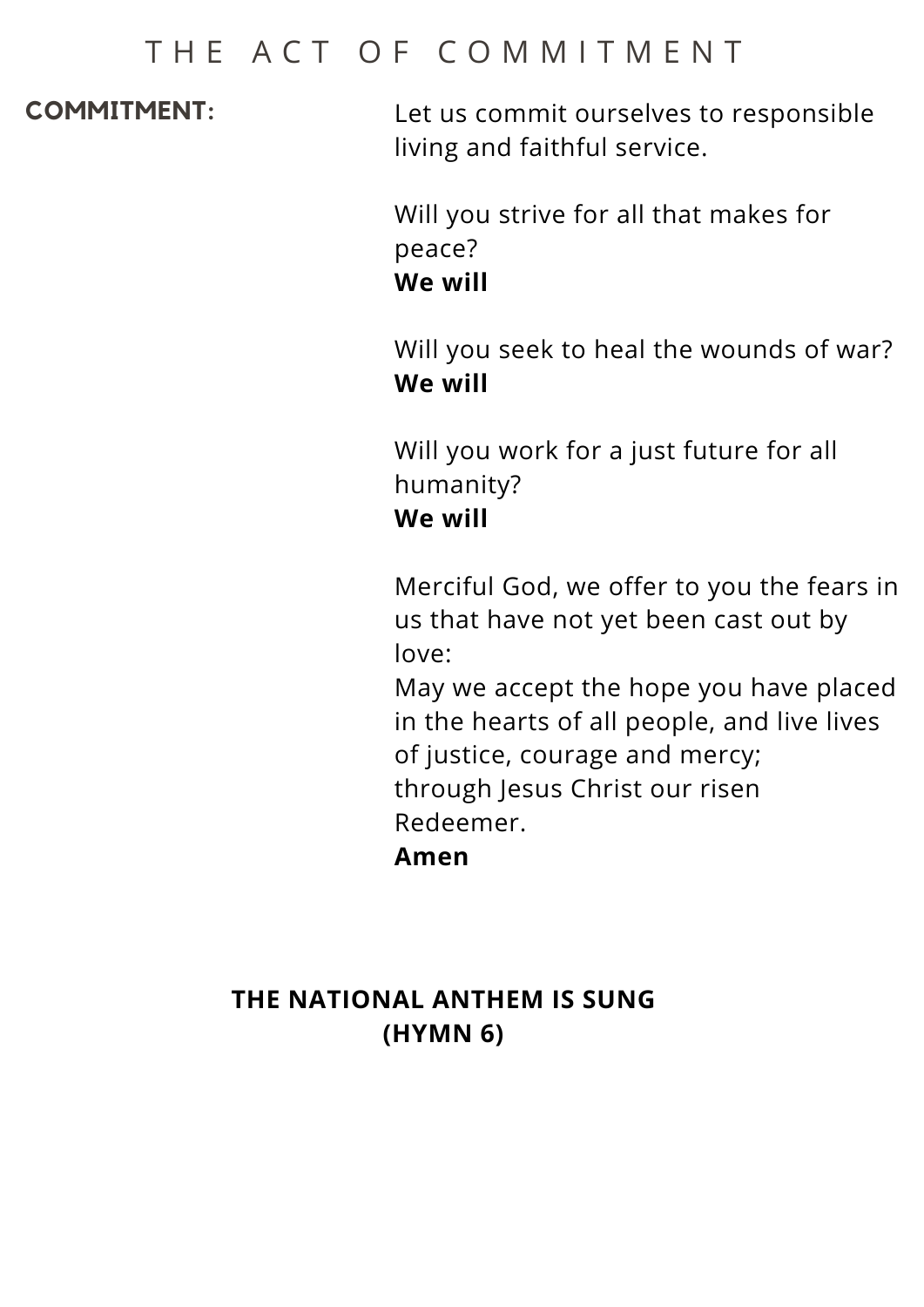unity, peace and concord, and to us and all God's servants, life everlasting. And the blessing of God Almighty, Father, Son and Holy Spirit be with you all and remain with you always. **Amen THE BLESSING:** God grant to the living grace, to the departed rest, to the Church, the Queen, the Commonwealth and all people,

#### **WITH THANKS ESPECIALLY TO HEDGE END TOWN COUNCIL, HEDGE END POLICE STATION, 13TH ITCHEN NORTH SCOUT GROUP AND ST JOHN'S PARISH CHURCH FOR ORGANISING THIS OCCASION.**

### H Y M N S

#### **HYMNS WHICH MAYBE SUNG**

#### **HYMN 1**

O God, our help in ages past, our hope for years to come, our shelter from the stormy blast, and our eternal home.

Beneath the shadow of thy throne thy saints have dwelt secure; sufficient is thine arm alone, and our defence is sure.

Before the hills in order stood, or earth received her frame, from everlasting thou art God, to endless years the same.

A thousand ages in thy sight are like an evening gone; short as the watch that ends the night before the rising sun.

Time, like an ever-rolling stream, bears all our years away; they fly forgotten, as a dream dies at the opening day.

O God, our help in ages past, our hope for years to come, be thou our guard while troubles last, and our eternal home.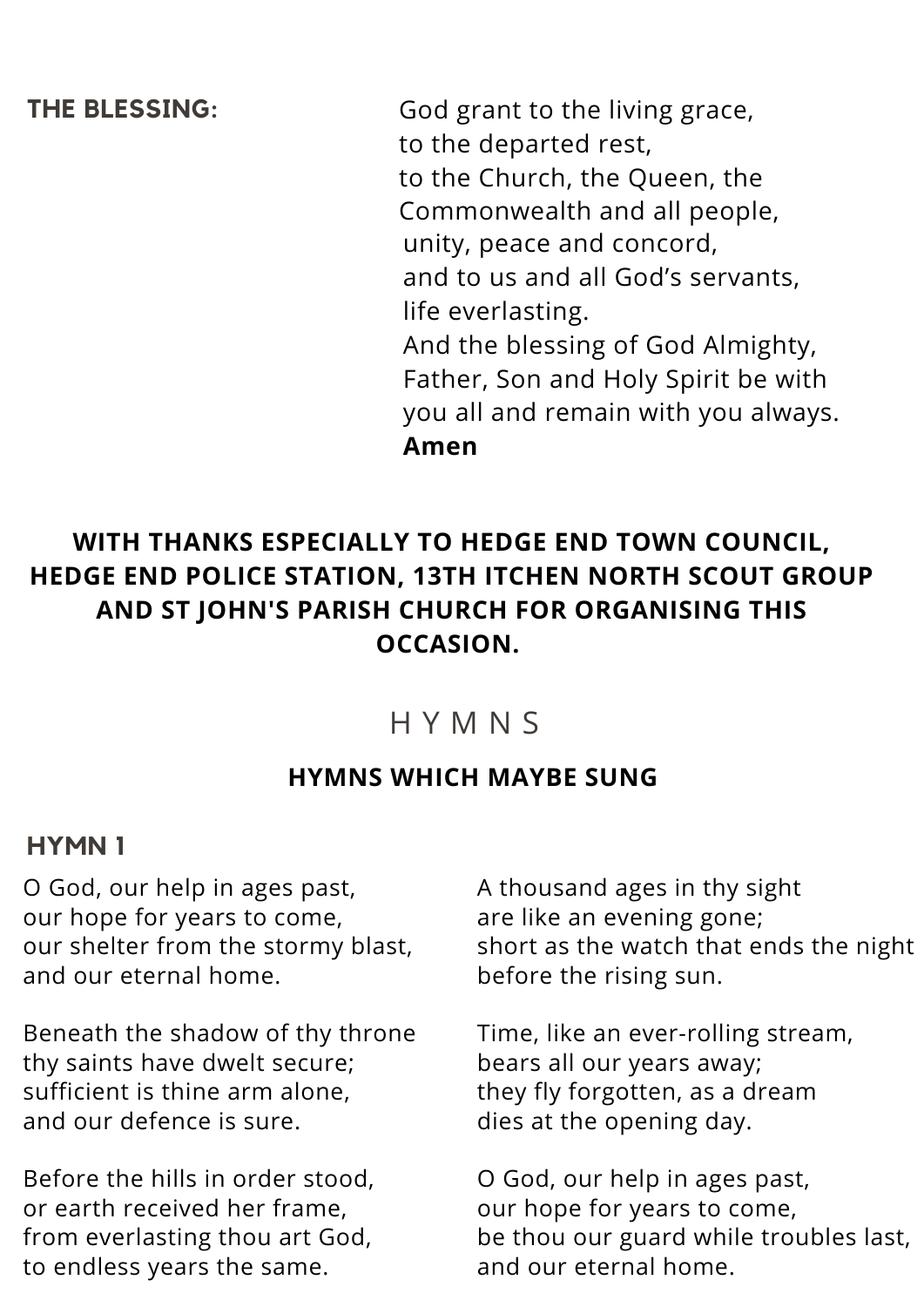#### **HYMNS WHICH MAYBE SUNG**

#### **HYMN 2**

Make me a channel of your peace. Where there is hatred, let me bring your love. Where there is injury, your pardon, Lord, and where there's doubt, true faith in you.

O Master, grant that I may never seek so much to be consoled as to console, to be understood as to understand, to be loved, as to love with all my soul.

Make me a channel of your peace. Where there's despair in life, let me hope. Where there is darkness, only light, and where there's sadness, ever joy.

O Master, grant that I may never seek so much to be consoled as to console, to be understood as to understand, to be loved as to love with all my soul.

Make me a channel of your peace. It is pardoning that we are pardoned, In giving to of ourselves, that we receive, And in dying that we're born to eternal life.

#### **HYMN 3**

Lord, for the years, your love has kept and guided, urged and inspired us, cheered us on our way, sought us and saved us, pardoned and provided: Lord of the years, we bring our thanks today.

Lord, for that word, the word of life which fires us, speaks to our hearts, and sets our souls ablaze, teaches and trains, rebukes us and inspires us: Lord of the word, receive your people's praise.

Lord, for our land In this our generation, spirits oppressed by pleasure, wealth and care: for young and old, for commonwealth and nation, Lord of our land, be pleased to hear our prayer.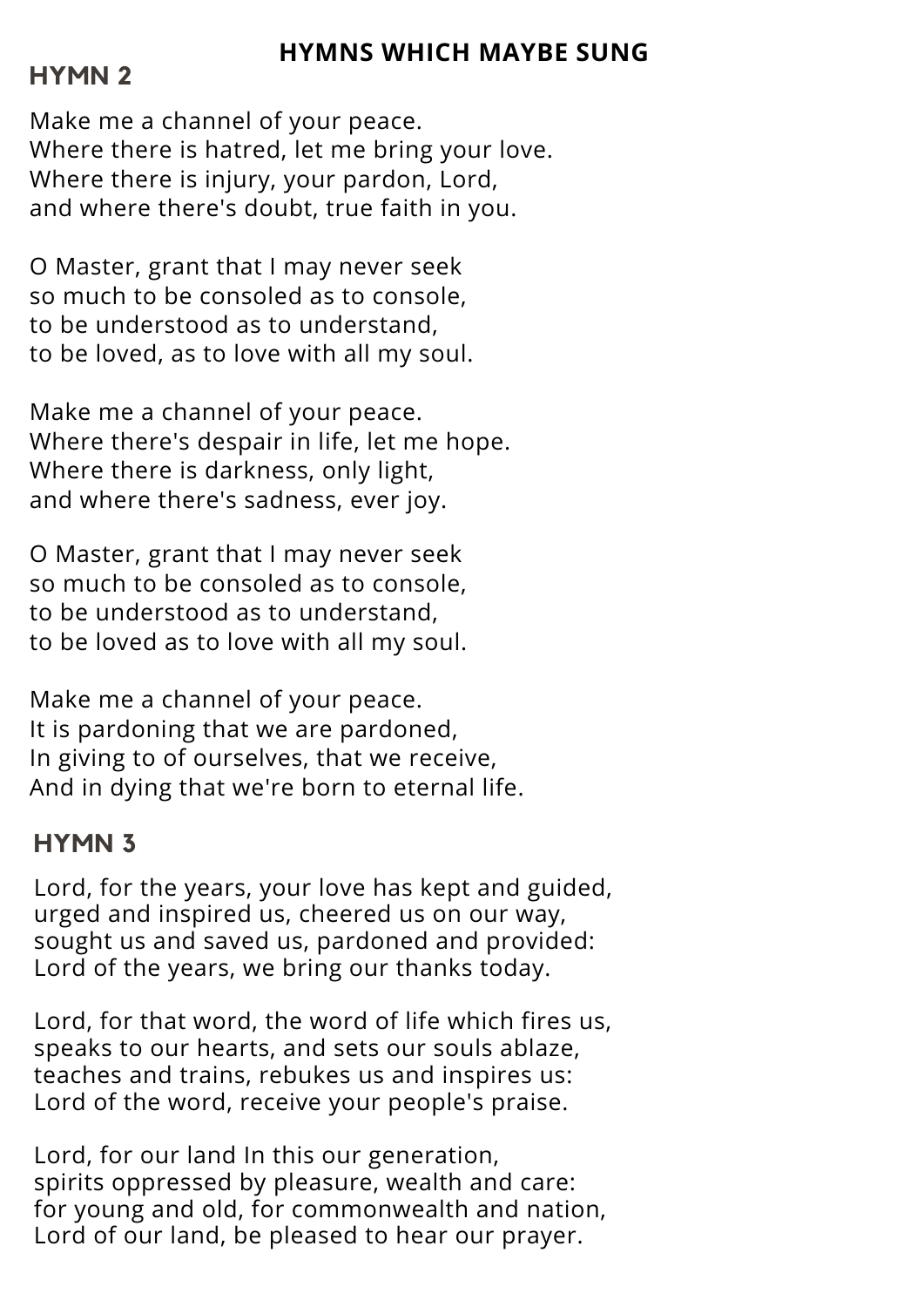#### **HYMNS WHICH MAYBE SUNG**

Lord, of our world, when we disown and doubt you, Loveless in strength, and comfortless in pain, hungry and helpless, lost indeed without you: Lord of the world, we pray that Christ may reign.

Lord, of ourselves; In living power remake usself on the cross, and Christ upon the throne, past put behind us, for the future take us; Lord of our lives, to live for Christ alone.

#### **HYMN 4**

For the healing of the nations, Lord, we pray with one accord, for a just and equal sharing of the things that earth affords. To a life of love in action help us rise and pledge our word.

Lead us, forward into freedom, from despair your world release; that, redeemed from war and hatred, all may come and go in peace. Show us how through care and goodness fear will die and hope increase.

#### **HYMN 5**

Lead us, heavenly Father, lead us o'er the world's tempestuous sea; guard us, guide us, keep us, feed us, for we have no help but thee; yet possessing every blessing, if our God our Father be.

Saviour, breathe forgiveness o'er us: all our weakness thou dost know; thou didst tread this earth before us, thou didst feel its keenest woe; lone and dreary, faint and weary, through the desert thou didst go.

All that kills abundant living, let it from the earth be banned; pride of status, race or schooling, dogmas that obscure your plan. In our common quest for justice may we hallow life's brief span.

You, creator-God, have written your great name on humankind; for our growing in your likeness bring the life of Christ to mind; that by our response and service earth its destiny may find.

Spirit of our God, descending, fill our hearts with heavenly joy, love with every passion blending, pleasure that can never cloy: thus provided, pardoned, guided, nothing can our peace destroy.